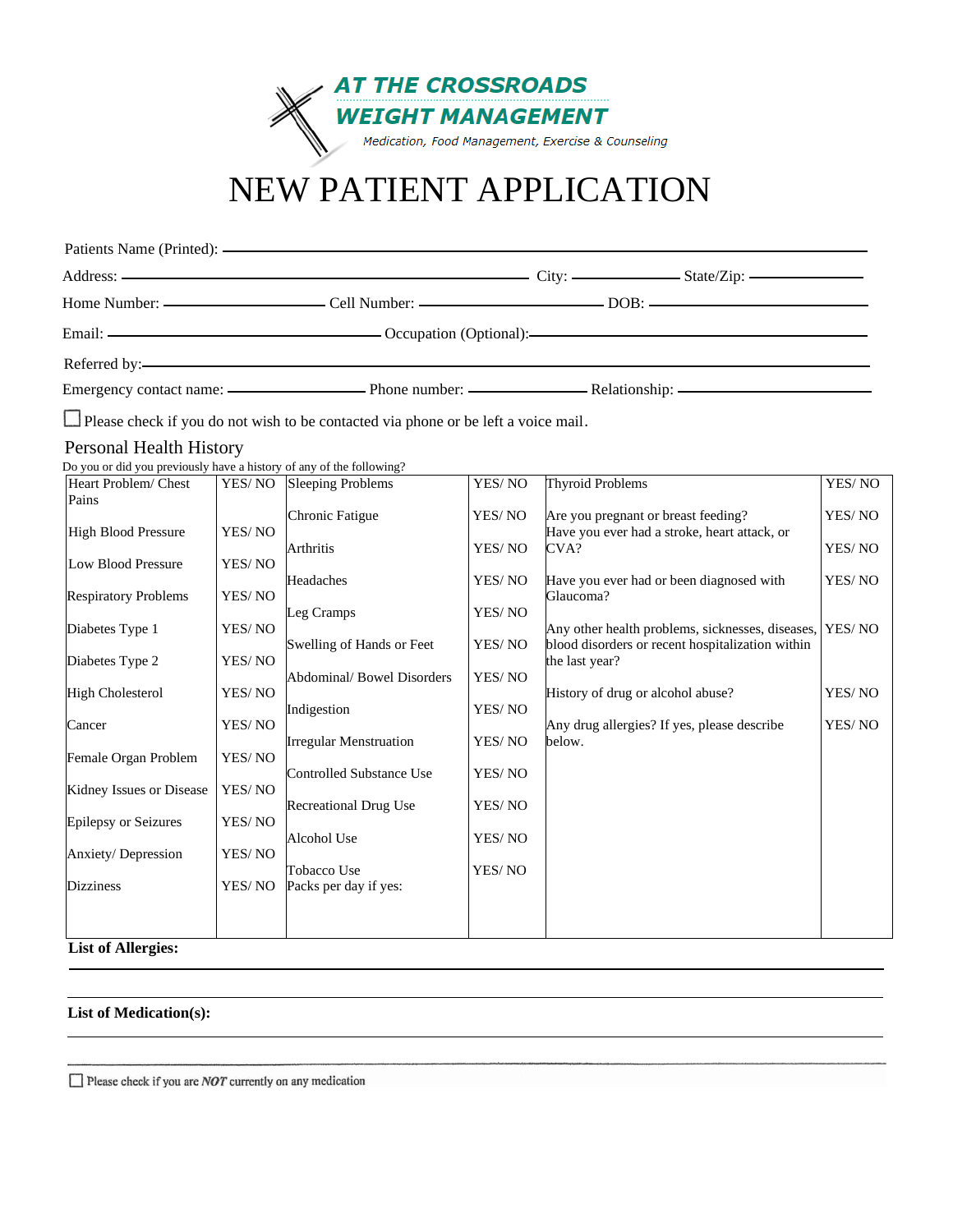

### *Uncontrolled blood pressure and/ or heart problems must be cleared in writing by current attending physician/ primary care provider prior to the dispense of any controlled appetite suppressants.*

| <b>Family Health History</b>                                       |                  |                                                                                                                                                                                                                                                                                                                                                                                                                                                                                             |                  |                                                                                              |                  |  |
|--------------------------------------------------------------------|------------------|---------------------------------------------------------------------------------------------------------------------------------------------------------------------------------------------------------------------------------------------------------------------------------------------------------------------------------------------------------------------------------------------------------------------------------------------------------------------------------------------|------------------|----------------------------------------------------------------------------------------------|------------------|--|
| Does anyone in your family have a history of any of the following? |                  |                                                                                                                                                                                                                                                                                                                                                                                                                                                                                             |                  |                                                                                              |                  |  |
| Diabetes<br>Cancer                                                 | YES NO<br>YES NO | High blood pressure<br>Low blood pressure                                                                                                                                                                                                                                                                                                                                                                                                                                                   | YES NO<br>YES NO | Female organ problems<br>Kidney trouble or disease                                           | YES NO<br>YES NO |  |
|                                                                    |                  |                                                                                                                                                                                                                                                                                                                                                                                                                                                                                             |                  |                                                                                              |                  |  |
|                                                                    |                  |                                                                                                                                                                                                                                                                                                                                                                                                                                                                                             |                  |                                                                                              |                  |  |
| <b>Nutritional History</b>                                         |                  |                                                                                                                                                                                                                                                                                                                                                                                                                                                                                             |                  |                                                                                              |                  |  |
| How would you rate your overall health?                            |                  | Excellent Good Fair Poor                                                                                                                                                                                                                                                                                                                                                                                                                                                                    |                  |                                                                                              |                  |  |
|                                                                    |                  |                                                                                                                                                                                                                                                                                                                                                                                                                                                                                             |                  |                                                                                              |                  |  |
|                                                                    |                  | Have you ever been on a supervised weight loss program before? Yes No<br>If Yes, explain: $\frac{1}{\sqrt{1-\frac{1}{\sqrt{1-\frac{1}{\sqrt{1-\frac{1}{\sqrt{1-\frac{1}{\sqrt{1-\frac{1}{\sqrt{1-\frac{1}{\sqrt{1-\frac{1}{\sqrt{1-\frac{1}{\sqrt{1-\frac{1}{\sqrt{1-\frac{1}{\sqrt{1-\frac{1}{\sqrt{1-\frac{1}{\sqrt{1-\frac{1}{\sqrt{1-\frac{1}{\sqrt{1-\frac{1}{\sqrt{1-\frac{1}{\sqrt{1-\frac{1}{\sqrt{1-\frac{1}{\sqrt{1-\frac{1}{\sqrt{1-\frac{1}{\sqrt{1-\frac{1}{\sqrt{1-\frac{1}{$ |                  |                                                                                              |                  |  |
|                                                                    |                  |                                                                                                                                                                                                                                                                                                                                                                                                                                                                                             |                  |                                                                                              |                  |  |
|                                                                    |                  |                                                                                                                                                                                                                                                                                                                                                                                                                                                                                             |                  |                                                                                              |                  |  |
|                                                                    |                  |                                                                                                                                                                                                                                                                                                                                                                                                                                                                                             |                  |                                                                                              |                  |  |
|                                                                    |                  |                                                                                                                                                                                                                                                                                                                                                                                                                                                                                             |                  | What have you done in the past to achieve these goals?—————————————————————————————————      |                  |  |
|                                                                    |                  |                                                                                                                                                                                                                                                                                                                                                                                                                                                                                             |                  |                                                                                              |                  |  |
|                                                                    |                  |                                                                                                                                                                                                                                                                                                                                                                                                                                                                                             |                  |                                                                                              |                  |  |
|                                                                    |                  |                                                                                                                                                                                                                                                                                                                                                                                                                                                                                             |                  | How much time can you devote to exercising: each day? ——————————————————————————— each week? |                  |  |
|                                                                    |                  |                                                                                                                                                                                                                                                                                                                                                                                                                                                                                             |                  |                                                                                              |                  |  |
|                                                                    |                  |                                                                                                                                                                                                                                                                                                                                                                                                                                                                                             |                  |                                                                                              |                  |  |
|                                                                    |                  |                                                                                                                                                                                                                                                                                                                                                                                                                                                                                             |                  |                                                                                              |                  |  |
|                                                                    |                  |                                                                                                                                                                                                                                                                                                                                                                                                                                                                                             |                  |                                                                                              |                  |  |
|                                                                    |                  | What is your fluid intake PER DAY? List number of glasses/cups in each category.                                                                                                                                                                                                                                                                                                                                                                                                            |                  |                                                                                              |                  |  |
|                                                                    |                  |                                                                                                                                                                                                                                                                                                                                                                                                                                                                                             |                  | WATER COFFEE COFFEE SODA TEA TEA ENERGY DRINKS ALCOHOL                                       |                  |  |
|                                                                    |                  |                                                                                                                                                                                                                                                                                                                                                                                                                                                                                             |                  |                                                                                              |                  |  |
| What are the dietary supplement currently being taken if any?      |                  |                                                                                                                                                                                                                                                                                                                                                                                                                                                                                             |                  |                                                                                              |                  |  |
|                                                                    |                  |                                                                                                                                                                                                                                                                                                                                                                                                                                                                                             |                  |                                                                                              |                  |  |
|                                                                    |                  |                                                                                                                                                                                                                                                                                                                                                                                                                                                                                             |                  |                                                                                              |                  |  |
|                                                                    |                  | Please finish this statement: The best way to describe my nutritional habits is                                                                                                                                                                                                                                                                                                                                                                                                             |                  |                                                                                              |                  |  |
|                                                                    |                  |                                                                                                                                                                                                                                                                                                                                                                                                                                                                                             |                  |                                                                                              |                  |  |
|                                                                    |                  |                                                                                                                                                                                                                                                                                                                                                                                                                                                                                             |                  |                                                                                              |                  |  |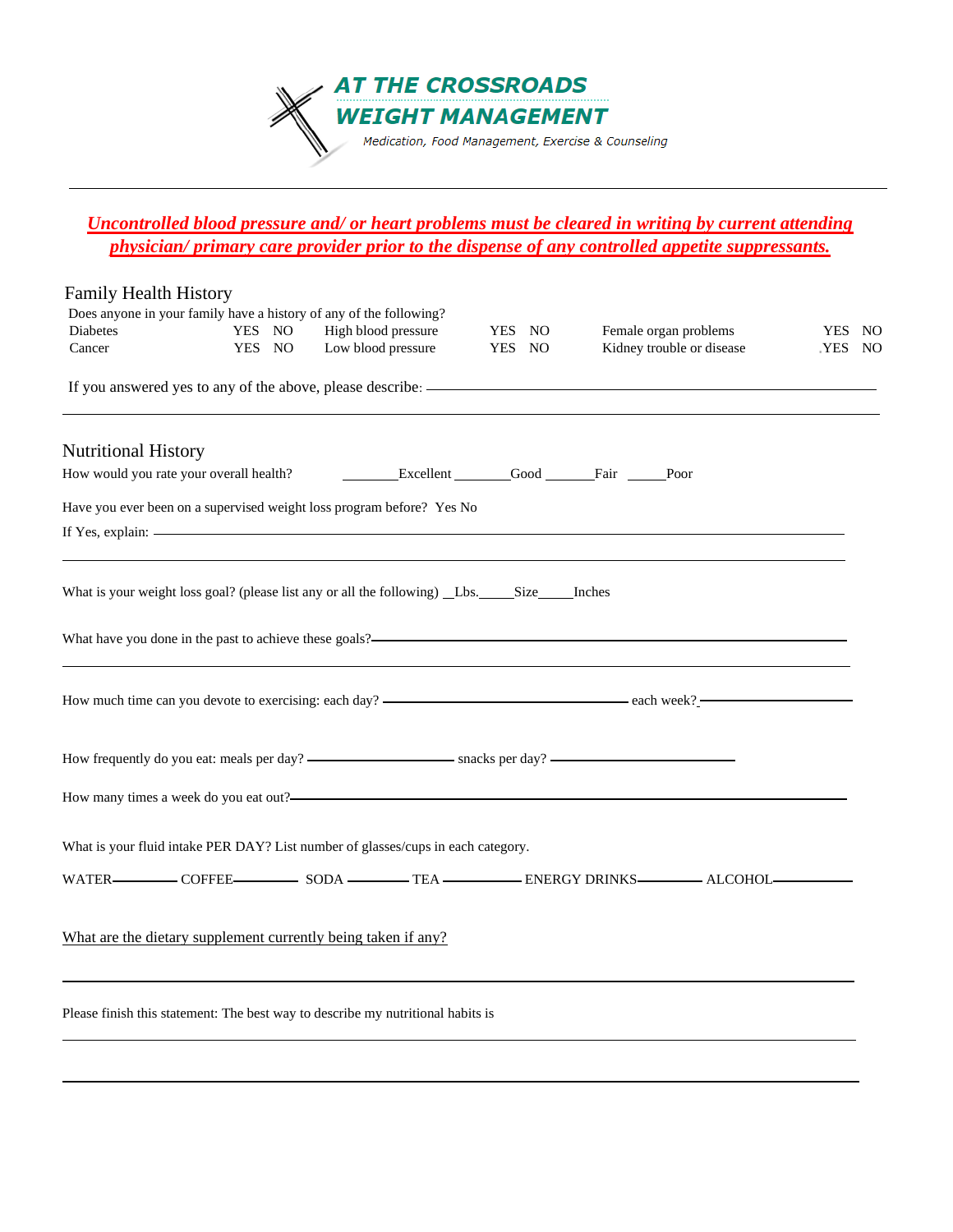|                                                                                                                                                                                                                                                                                                                                                                                                                                                                                                                                                                                                                                                                                                                                                                                                                                                                                                                                                                                        | <b>AT THE CROSSROADS</b>                                                       |                 |
|----------------------------------------------------------------------------------------------------------------------------------------------------------------------------------------------------------------------------------------------------------------------------------------------------------------------------------------------------------------------------------------------------------------------------------------------------------------------------------------------------------------------------------------------------------------------------------------------------------------------------------------------------------------------------------------------------------------------------------------------------------------------------------------------------------------------------------------------------------------------------------------------------------------------------------------------------------------------------------------|--------------------------------------------------------------------------------|-----------------|
|                                                                                                                                                                                                                                                                                                                                                                                                                                                                                                                                                                                                                                                                                                                                                                                                                                                                                                                                                                                        | <b>WEIGHT MANAGEMENT</b><br>Medication, Food Management, Exercise & Counseling |                 |
| Do you have any of the following? (Check any that apply)                                                                                                                                                                                                                                                                                                                                                                                                                                                                                                                                                                                                                                                                                                                                                                                                                                                                                                                               |                                                                                |                 |
| Sweet Cravings—— Alcohol Cravings—— Cheese Cravings—— Night Hunger—— Bread Cravings——                                                                                                                                                                                                                                                                                                                                                                                                                                                                                                                                                                                                                                                                                                                                                                                                                                                                                                  |                                                                                |                 |
| Salt Cravings- Soda Cravings- Other: - Contract Cravings- Soda Cravings Contract Contract Contract Contract Contract Contract Contract Contract Contract Contract Contract Contract Contract Contract Contract Contract Contra                                                                                                                                                                                                                                                                                                                                                                                                                                                                                                                                                                                                                                                                                                                                                         |                                                                                |                 |
| What are your specific weaknesses when trying to lose weight?                                                                                                                                                                                                                                                                                                                                                                                                                                                                                                                                                                                                                                                                                                                                                                                                                                                                                                                          |                                                                                |                 |
| How did you hear about At the Crossroads Weight Management?                                                                                                                                                                                                                                                                                                                                                                                                                                                                                                                                                                                                                                                                                                                                                                                                                                                                                                                            |                                                                                |                 |
| Craigslist—<br>Internet—                                                                                                                                                                                                                                                                                                                                                                                                                                                                                                                                                                                                                                                                                                                                                                                                                                                                                                                                                               |                                                                                | Savvy Shopper—— |
| Living Social AZ Notas                                                                                                                                                                                                                                                                                                                                                                                                                                                                                                                                                                                                                                                                                                                                                                                                                                                                                                                                                                 | Radio-Radio Weekly Plus-                                                       | Other——         |
| PATIENT CONSENT:<br>Patient Consent: The above information is a true representation of my current health status. I have read and understand the above and do hereby<br>agree to treatment administered to me, including medications for weight control. I, the undersigned, having been informed by At the Crossroads<br>Weight Management, PLLC of the hazards and possible consequences involved in treatment by medications, supplements, injections for the<br>purpose of weight loss, nevertheless consent to such treatment and agree to hold At the Crossroads Weight Management, PLLC. free and harmless<br>for any claims, demands, or suits for damages from any injury or complications whatever, save negligence, that may result from such treatment.<br>Notice: All patients may receive medications dispensed by At the Crossroads Weight Management.<br>Pregnant or nursing mothers should not be taking this medication. If you suspect you are pregnant, discontinue |                                                                                |                 |

medication and notify us *At the Crossroads Weight Management.*

Signed: Date: Date: Date: Date: Date: Date: Date: Date: Date: Date: Date: Date: Date: Date: Date: Date: Date: Date: Date: Date: Date: Date: Date: Date: Date: Date: Date: Date: Date: Date: Date: Date: Date: Date: Date: Date

*IF PATIENT IS UNDER THE AGE OF 18, A PARENT OR LEGAL GUARDIAN MUST SIGN ABOVE*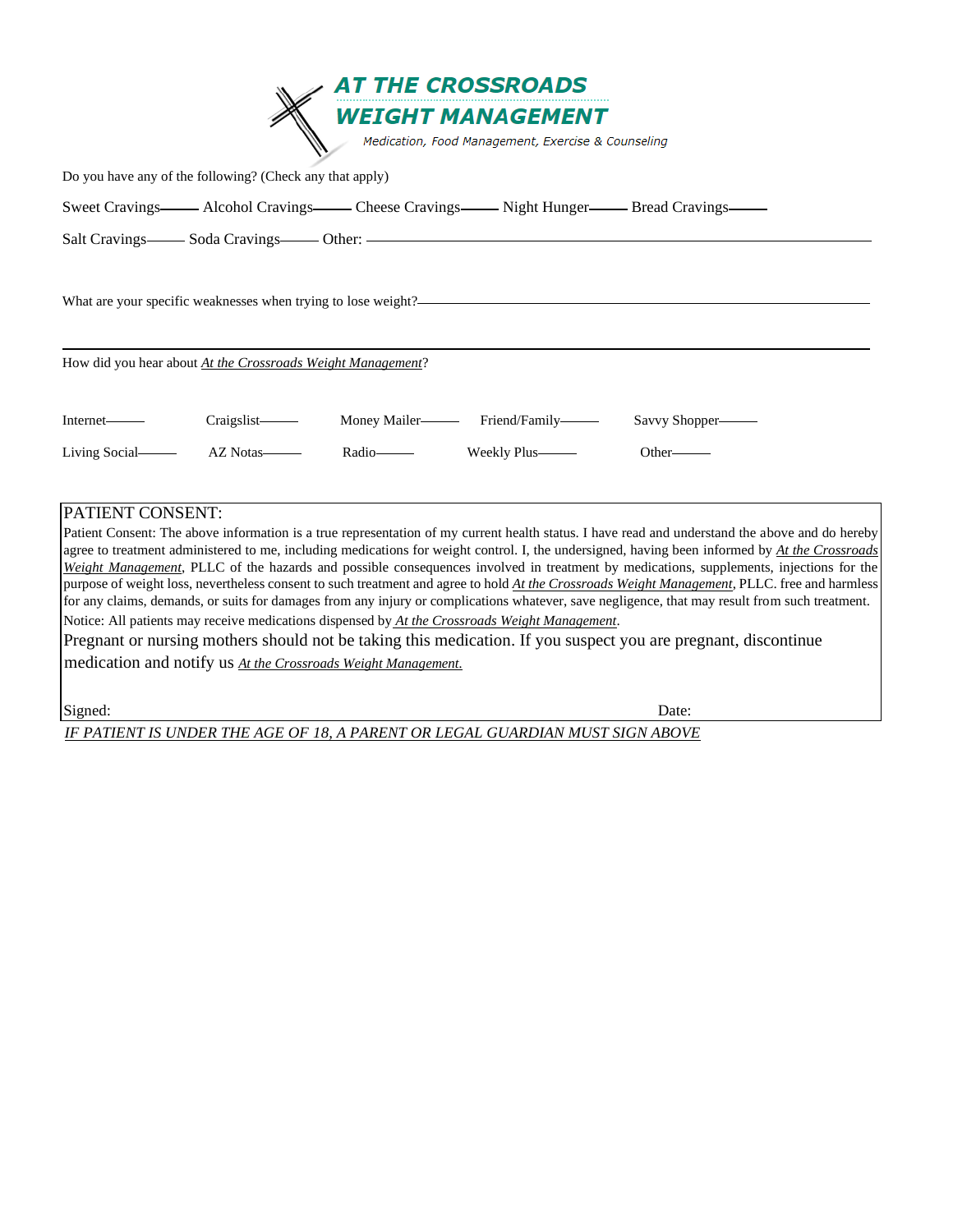

### Treatment Consent Form

I authorize *At The Crossroads Weight Management*, PLLC and all designated assistants, to help me in my weight reduction efforts.

I understand that my program may consist of a balanced diet, a regular exercise program, instruction in behavior modification techniques, and may involve the use of appetite suppressant medications.

#### *I have read and understand my doctor's statements that follow:*

Medications, including the appetite suppressants, have labeling worked out between the manufacturers of the medications and the Food and Drug Administration. This labeling contains, among other things, suggestions for using the medication. The appetite suppressant labeling suggestions are based upon short-term studies (up to 12 weeks) using the dosages indicated in the labeling.

Other treatment options may include a low-calorie diet, or a protein supplemented diet (food management). I further understand that if appetite suppressants are used, they may be used for durations exceeding those recommended in the medication package insert. It has been explained to me that these medications have been used safely and successfully in private medical practices as well as in academic centers for periods exceeding those recommended in the product literature.

I understand that any medical treatment may involve risks as well as the proposed benefits. I also understand that there are certain health risks associated with remaining overweight or obese. Risks of this program may include but are not limited to nervousness, sleeplessness, headaches, dry mouth, gastrointestinal disturbances, weakness, tiredness, psychological problems, high blood pressure, rapid heartbeat, and heart irregularities. These and other possible risks could, on occasion, be serious or even fatal. Risks associated with remaining overweight are high blood pressure, diabetes, heart attack, stroke and heart disease, joint damage of the hips, knees, feet and back, sleep apnea, and sudden death. I understand that these risks may be modest if I am not significantly overweight but will increase with additional weight gain.

I understand that much of the success of the program will depend on my efforts and that there are no guarantees or assurances that the program will be successful. I also understand that obesity may be a chronic, life-long condition that may require changes in eating habits and permanent changes in behavior to be treated successfully.

I have read and fully understand this consent form and I realize I should not sign this form if all items have not been explained to me and my questions have been answered to my complete satisfaction. I have been given all the time I need to read and understand this form.

If you have any questions regarding the risks or hazards of the proposed treatment, or any questions whatsoever concerning the proposed treatment or other possible treatments, ask your doctor now before signing this consent form.

Patient: Date: Clinical Associate:

(Or person with authority to consent for patient)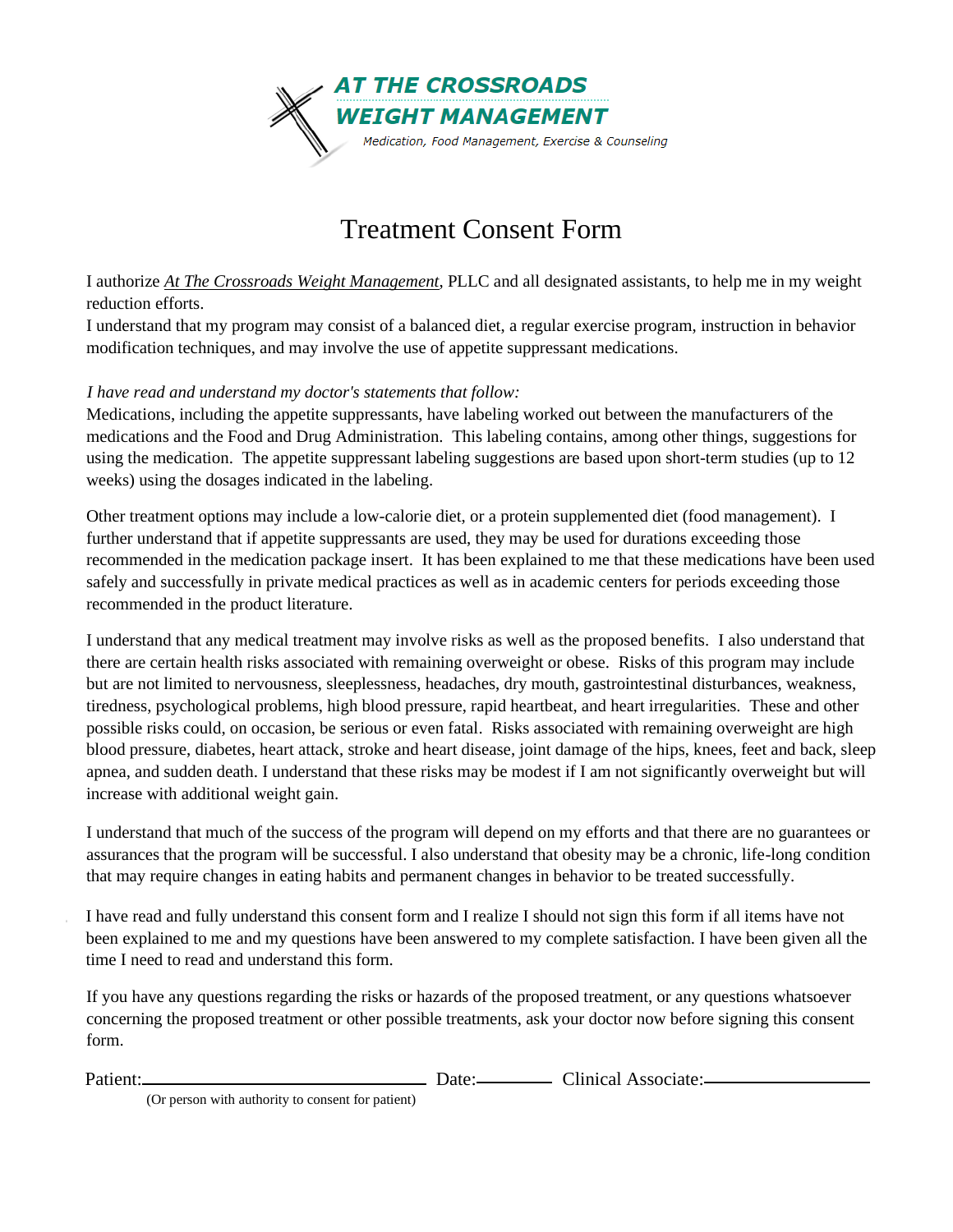

### Acknowledgement of Receipt of Notice of Privacy Practices

I hereby acknowledge that I have received a copy of *At The Crossroads Weight Management's* Notice of Privacy Practices. I further acknowledge that a copy of the current notice will be posted in the reception area and that I will be offered a copy of any amended notice of the Notice of Privacy Practices at each appointment.

I would like to receive a copy of any amended Notice of Privacy Practices by e-mail sent to:

| <b>Print Name:</b> | <b>DOR</b> | Telephone: |
|--------------------|------------|------------|
|                    |            |            |

Signature: Date:

If not signed by the patient, please indicate relationship:

**EXECUTE:** Patient or guardian of minor patient

Guardian or conservator of an incompetent patient

**EXECUTE:** Beneficiary or personal representative of deceased patient

Patient's Name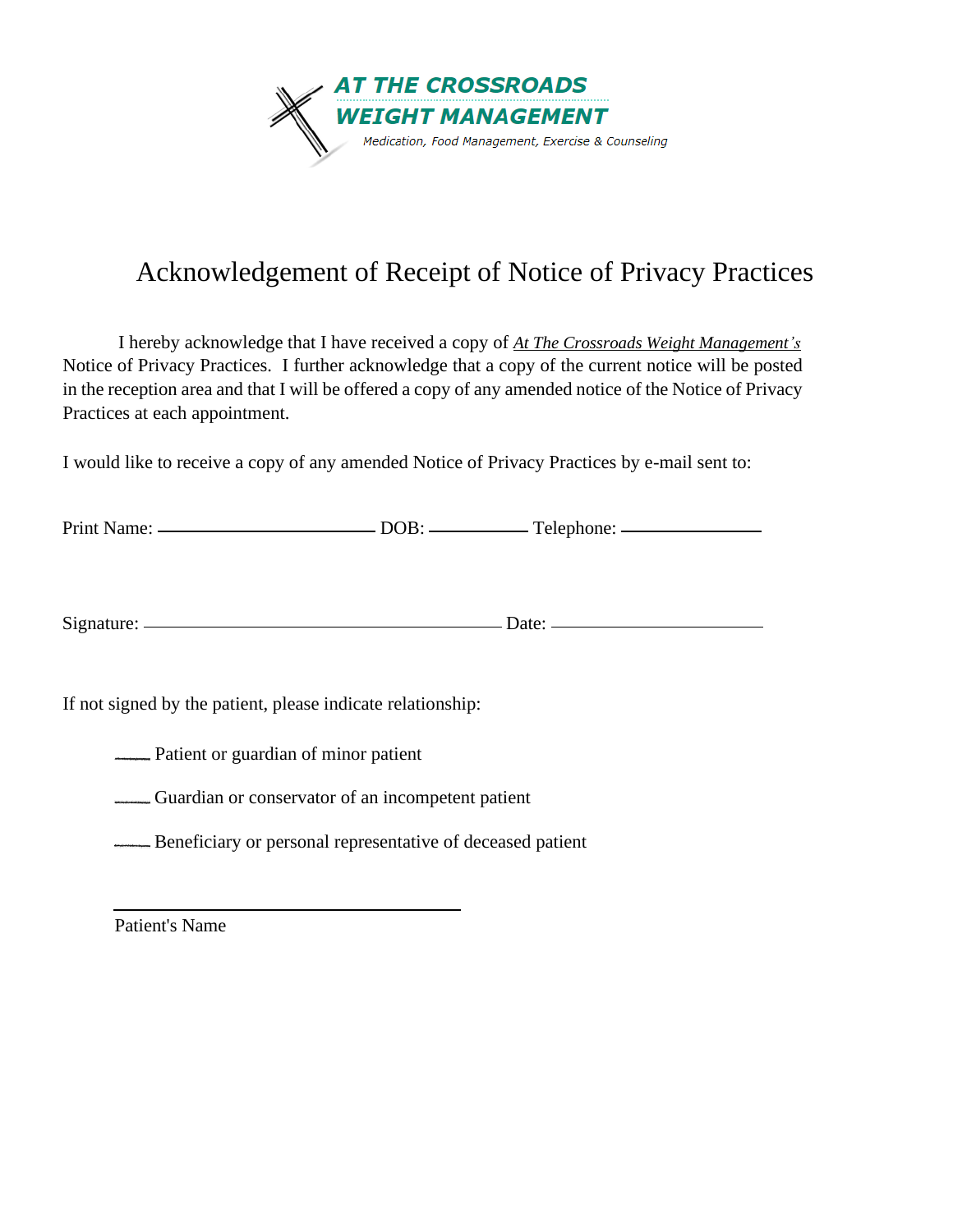

## Financial Policy

Thank you for selecting *At The Crossroads Weight Management*, PLLC for your health care needs. We are honored to be of service to you and your family. This is to inform you of our billing requirements and our financial policy. Please be advised that payment for all services will be due at the time services are rendered, unless prior arrangements have been made. For your convenience, we accept Visa, Master Card, American Express, and cash. ALL SERVICES ARE NON-REFUNDABLE.

I agree that should this account be referred to an agency or an attorney for collection, I will be responsible for all collection costs, attorney's fees and court costs.

I have read and understand all the above and have agreed to these statements.

Signature: Date: